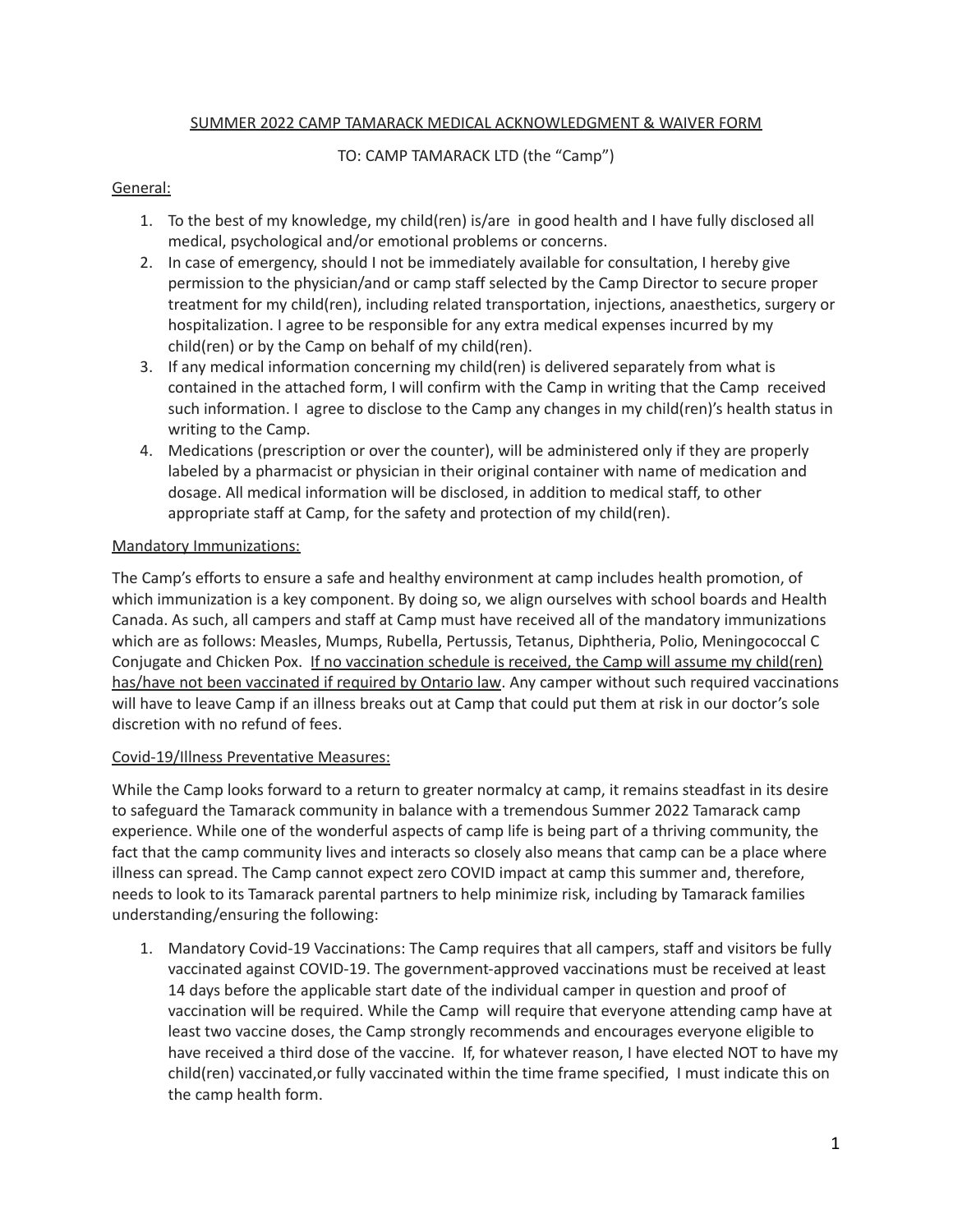- 2. Rapid Tests Prior to Camp: While the Camp obviously is counting on the "honour system" in this regard, the Camp requires that every camper (and, if possible, members of the camper's household) takes a rapid antigen test 5 days, 3 days and 1 to 2 hours prior to departure in order to ensure a negative reading before getting on the camp bus and/or arriving at camp if a camper is arriving at camp other than by the camp bus. The Camp recommends that families start to collect Rapid Antigen Test kits so they are available for their camper(s) and family members to test prior to departure. Kits are available at locations such as Walmart, Sobeys, Shoppers, etc.
- 3. Pre-Screening: The morning of departure, I will also ensure that I complete a pre-screening survey on behalf of my camper(s) and use my cell phone to show proof of completion and understand that such completion and submission is a prerequisite to my camper's admission into Camp. The link is found <https://prosurvey.memotext.com/survey/jR769ua7nw>
- 4. Symptom-Free: I will ensure that my camper(s) getting on the camp bus are symptom-free of COVID (or, in fact, any other illness) (i.e. no fever, headache, coughing, etc.) and, otherwise, to keep my camper(s) at home until the camper is symptom-free and tests negative (in other words, once everyone agrees that they are well, the camper will be welcome to attend). As the Camp is not "cohorting" in the same manner it did last summer, the Camp is equally concerned to ensure that everyone who comes into camp is healthy and will not jeopardize the health of anyone else in the Tamarack community.
- 5. Masks: While masks are not mandatory, there may be situations that arise at camp that will require my child to wear a mask. For example, if a camper is showing symptoms of COVID, the medical team may require the camper to wear a mask for a period of time; if there is a COVID outbreak, the guidance for respiratory outbreaks include cabins wearing masks indoors if other cabins are present. I will ensure I send masks that fit my child to camp as part of my packing in order to ensure my camper has multiple masks if needed.
- 6. Illness at Camp: The Camp is, and must, still be prepared for the possibility that COVID and/or some other illness may be part of Tamarack's health landscape in Summer 2022. As the community's health and safety are the Camp's number one priority, the Camp is ready and prepared to support anyone impacted as the Camp, of course, has a lot of experience dealing with illness at camp.

I understand that the Camp will not be able to identify and/or quarantine campers or staff for all kinds of mild viral symptoms of any illness type. In the Camp's stated goal to have camp be as normal as possible, it has, however, a variety of interventions available to it, including:

- medications to treat symptoms;
- masking in certain circumstances;
- isolating someone in a dedicated, supervised facility;
- prescribing rest in the cabin or Health Centre;
- assessment by the doctor;
- sending someone home for a short or extended period of time (until welcoming their return when certain criteria are met);
- performing an in-camp diagnostic test;
- travelling to a nearby off-site diagnostic testing centre; and/or
- regular hand sanitization before meals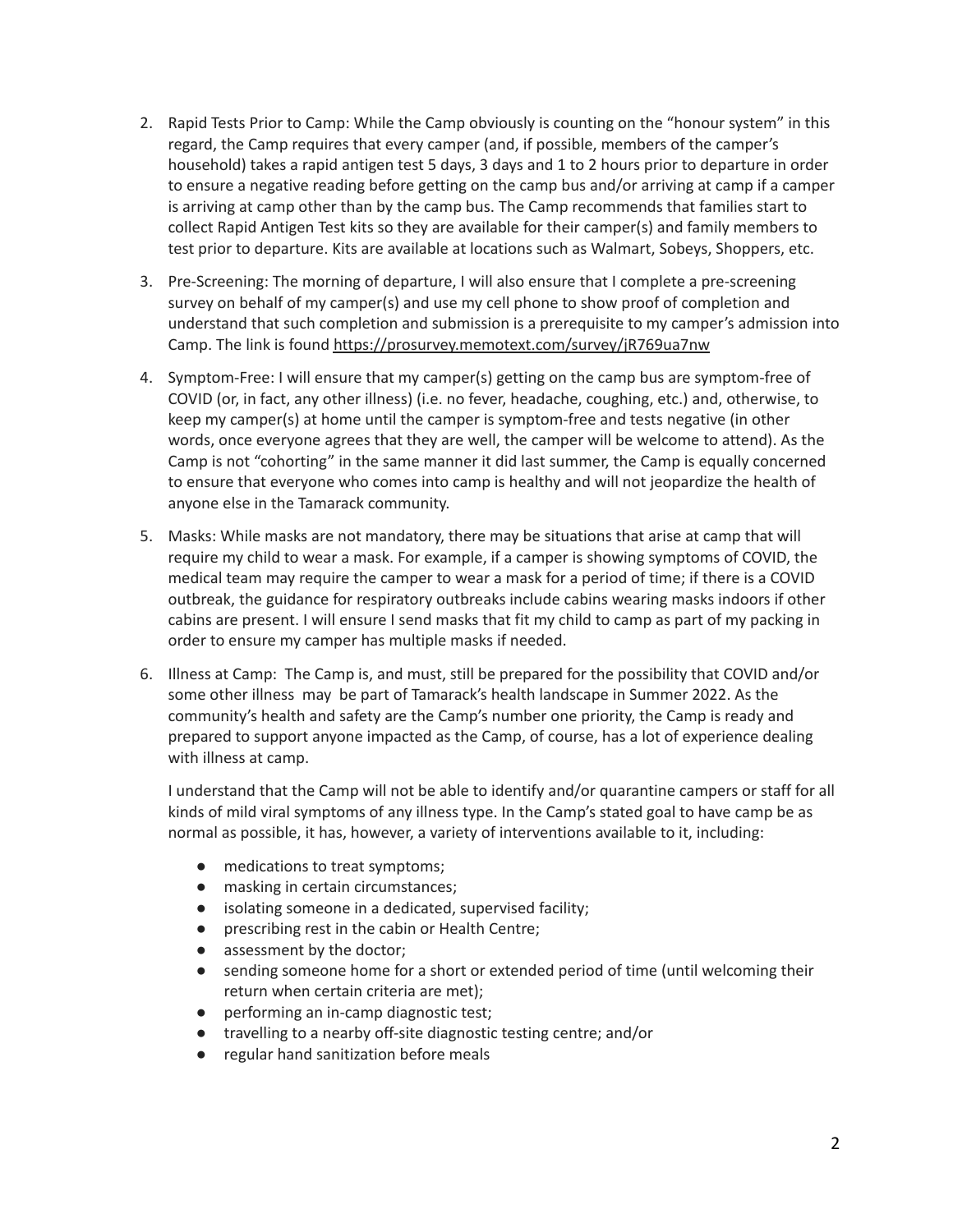Diagnostic testing including COVID testing, will be performed sparingly and only in those cases where the doctor feels the results will impact treatment. If there is a confirmed COVID case at camp or someone is experiencing major symptoms, the Camp will, as usual, notify the camper's family. The intention is to keep campers at camp. If, however, the Camp, in its discretion, does not feel it can manage the symptoms and/or the number of cases at camp, as mentioned above, I understand that the Camp may require that a family member (or designate) retrieve my camper from camp, within the number of hours specified by the Camp, to isolate at home until the person is symptom-free, and has successful negative Rapid Antigen Tests, in which case they will be welcome to return to camp.

7. General: I acknowledge that the Camp is committed to complying with the relevant requirements and recommendations of any national, provincial and local public health and other government authorities to reduce transmission of COVID-19 and that the Camp has put in place and adopted all necessary measures to that effect. I recognize and understand these measures will not, and do not, eliminate all risk of harm to our family or my child(ren) and that participation in Camp comes with inherent risks, including many risks that are outlined in our application, one of those risks currently being COVID-19 transmission. If COVID-19 continues to spread throughout Canada and outside of Canada, it is possible that my child(ren) could become sick with or exposed to COVID-19, whether before, or during or after camp and that such exposure could then cause others to be exposed or become sick. The Camp will maintain hygiene and infection control practices at Camp, and will be reviewing with the Ontario Camps Association, public health officials and the Camp's medical staff such health protocols. It is possible that, for health reasons, the operational program of Camp could change and if so, the Camp will advise me so that I can prepare my child(ren).

I acknowledge that I must indicate in writing to the Camp if my child(ren) have a pre-existing health concern that could impact their health if tested positive for COVID-19.

I will discuss with my child(ren) the importance of following all guidelines at the Camp and protocols to prevent the spread of infection and to adhere strictly with all screening guidelines and protocols that are outlined and provided by the Camp.

I hereby give authority and consent for any testing facility or hospital to disclose to the Camp the results of all tests conducted on my child(ren). I further give permission for the Camp to provide the necessary contact information and health card information to the Camp doctor, nurse or any testing facility/company that will be doing any or all testing on my child(ren) or for any other medical reason at the Camp's discretion.

#### Dates of Camp:

The Camp and its staff are excitedly getting ready for Camp to begin as scheduled on Friday July 1, 2022. If there is any delay, due to the Ontario government or otherwise, the Camp will adjust session dates accordingly, taking into consideration the operational needs of the Camp and the overall best interests of the Tamarack community. The Camp trusts and hopes that there will be little or no logistical or financial implications if any date adjustments become necessary.